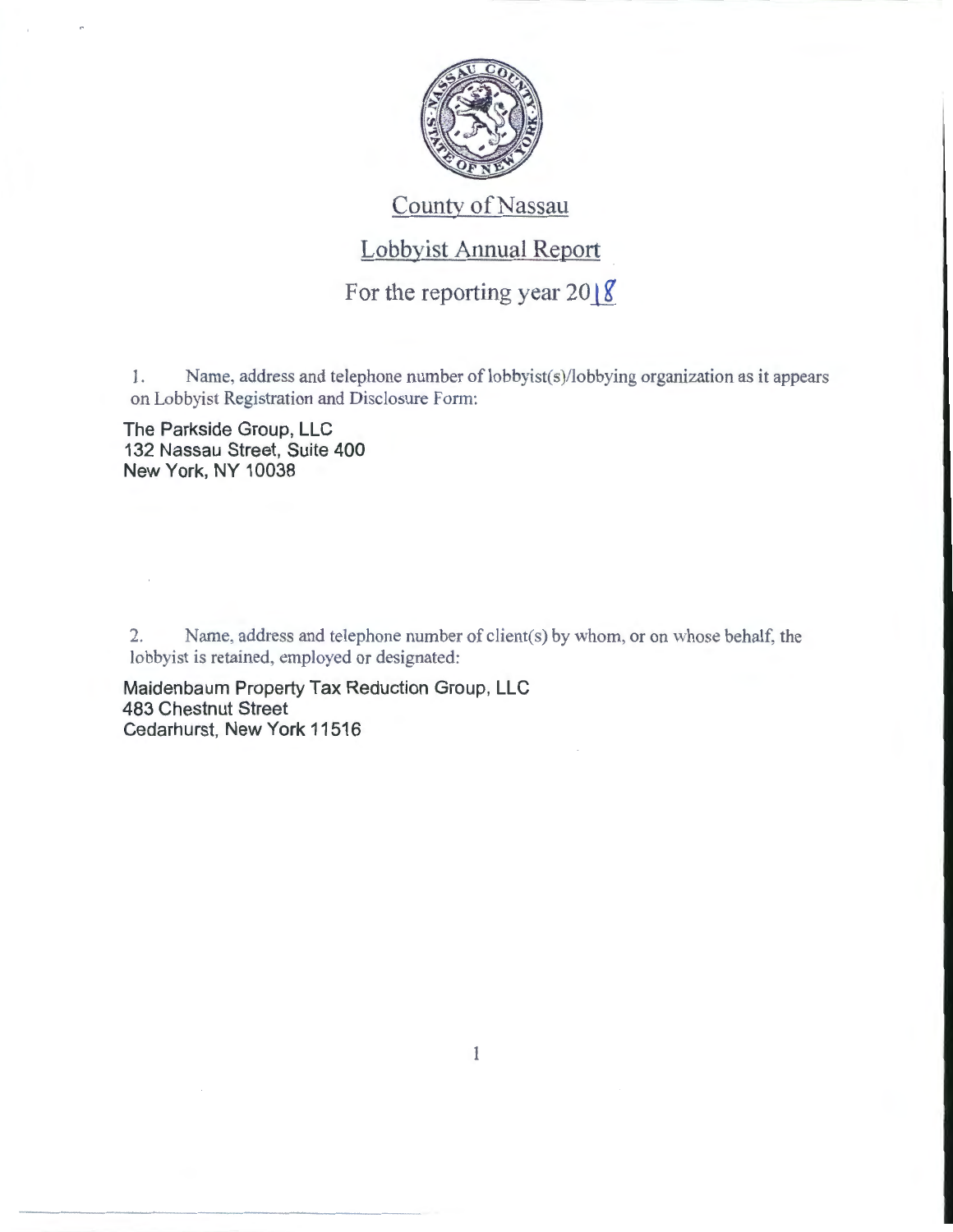3. A description of the subject or subjects on which each lobbyist retained, employed or designated by such client has lobbied:

Property Tax Assessment

4. Names of the persons and agencies before which such lobbyist has lobbied:

Jared Kasschau (Nassau County) Helena Williams, Chief Deputy County Executive David Moog (Nassau County) Mark Page, Deputy County Executive for Finance<br>Conal Denion (Nassau County) Ann-Margaret Barriga, Bureau Chief Deputy CE Conal Denion (Nassau County) Ann-Margaret Barriga, Bureau Chief Deputy CE Conal Denion, Bureau Chief Municipal Finance Howard Kopel Nassau County Executive Curran's Office Laura Curran Nassau County Executive

5. List below amounts for any compensation paid or owed to the lobbyist during the prior year for the purposes of lobbying. Such amounts shall be detailed as to amount, to whom paid and for what purpose.

| Amount<br>7,500 | Details<br>January 2018 Lobbying Compensation |
|-----------------|-----------------------------------------------|
| 7,500           | February 2018 Lobbying Compensation           |
| 7,500           | March 2018 Lobbying Compensation              |
| 7,500           | April 2018 Lobbying Compensation              |
| 7,500           | May 2018 Lobbying Compensation                |
| 7,500           | June 2018 Lobbying Compensation               |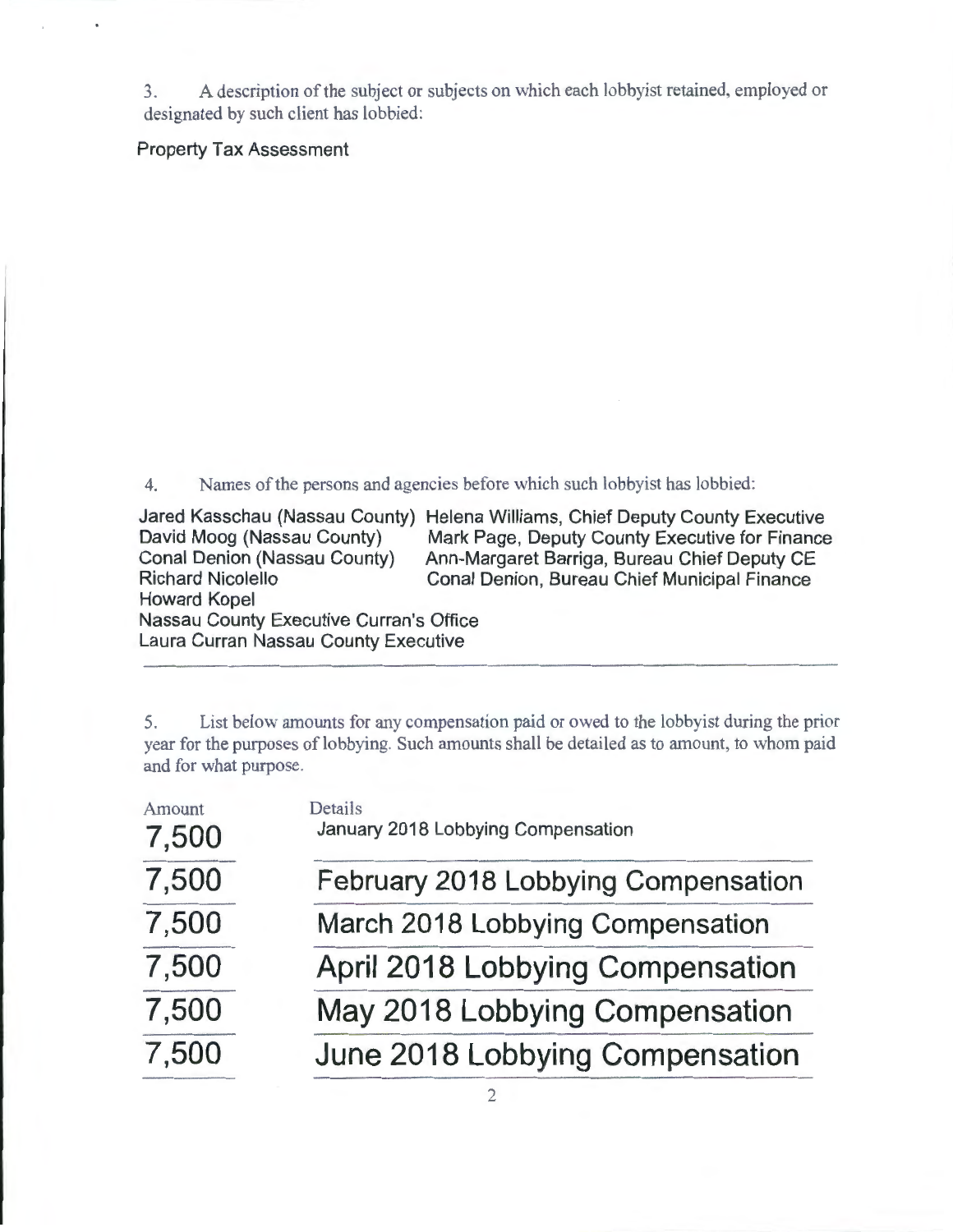| 7,500  | July 2018 Lobbying Compensation          |
|--------|------------------------------------------|
| 7,500  | <b>August 2018 Lobbying Compensation</b> |
| 7,500  | September 2018 Lobbying Compensation     |
| 7,500  | October 2018 Lobbying Compensation       |
| 15,000 | Nov & Dec 2018 Lobbying Compensation     |

6. List below the cumulative total amounts earned for lobbying throughout the year: 90,000

7. List below the expenses incurred or expensed by lobbyist for the purpose of lobbying:

| Amount<br>37,500 | Details<br>Polling 800 interviews, 20 min instrument |  |  |
|------------------|------------------------------------------------------|--|--|
| 13,000           | Web & Interactive email tool                         |  |  |
|                  |                                                      |  |  |
|                  |                                                      |  |  |
|                  |                                                      |  |  |
|                  |                                                      |  |  |
|                  |                                                      |  |  |
|                  |                                                      |  |  |
|                  |                                                      |  |  |
|                  |                                                      |  |  |
|                  |                                                      |  |  |
|                  |                                                      |  |  |
|                  |                                                      |  |  |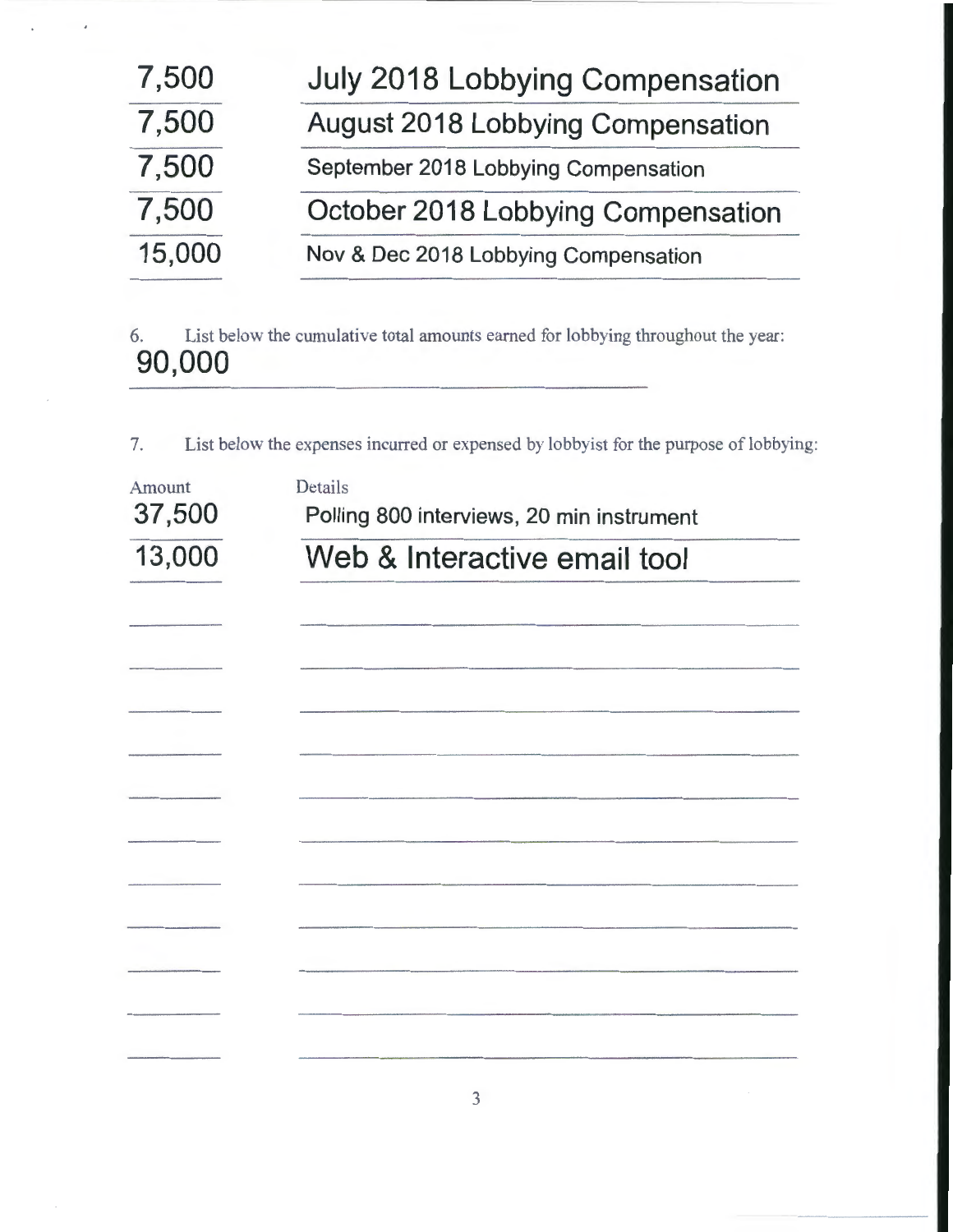8. List below the cumulative total amounts expended for lobbying throughout the year: **50,500** 

•

I understand that copies of this form will be sent to the Nassau County Department of Information Technology ("IT") to be posted on the County's website.

I also understand that upon termination of retainer, employment or designation I must give written notice to the County Attorney within thirty (30) days of termination.

VERIFICATION: I certify that all statements made on this statement are true, correct and complete to the best of my knowledge and belief and I understand that the willful making of any false statement of material fact herein will subject me to the provisions of law relevant to the making and filing of false instruments and will render such statement null and void.

| Dated:                                                                                                       | Signed:<br>Print Name:<br>Title: Partner | <b>Evan Stavisky</b>                                                                                                                                  |
|--------------------------------------------------------------------------------------------------------------|------------------------------------------|-------------------------------------------------------------------------------------------------------------------------------------------------------|
| STATE OF NEW YORK)<br>SS:<br>COUNTY OF New York<br>Sworn to before me this<br>Day of JANUARY<br>NOTARY PUBLI | , 2019.                                  | JOHN N. HERRING<br>NOTARY PUBLIC, STATE OF NEW YORK<br>Registration No. 02HE6372319<br>Qualified in Bronx County<br>Commission Expires March 19, 2022 |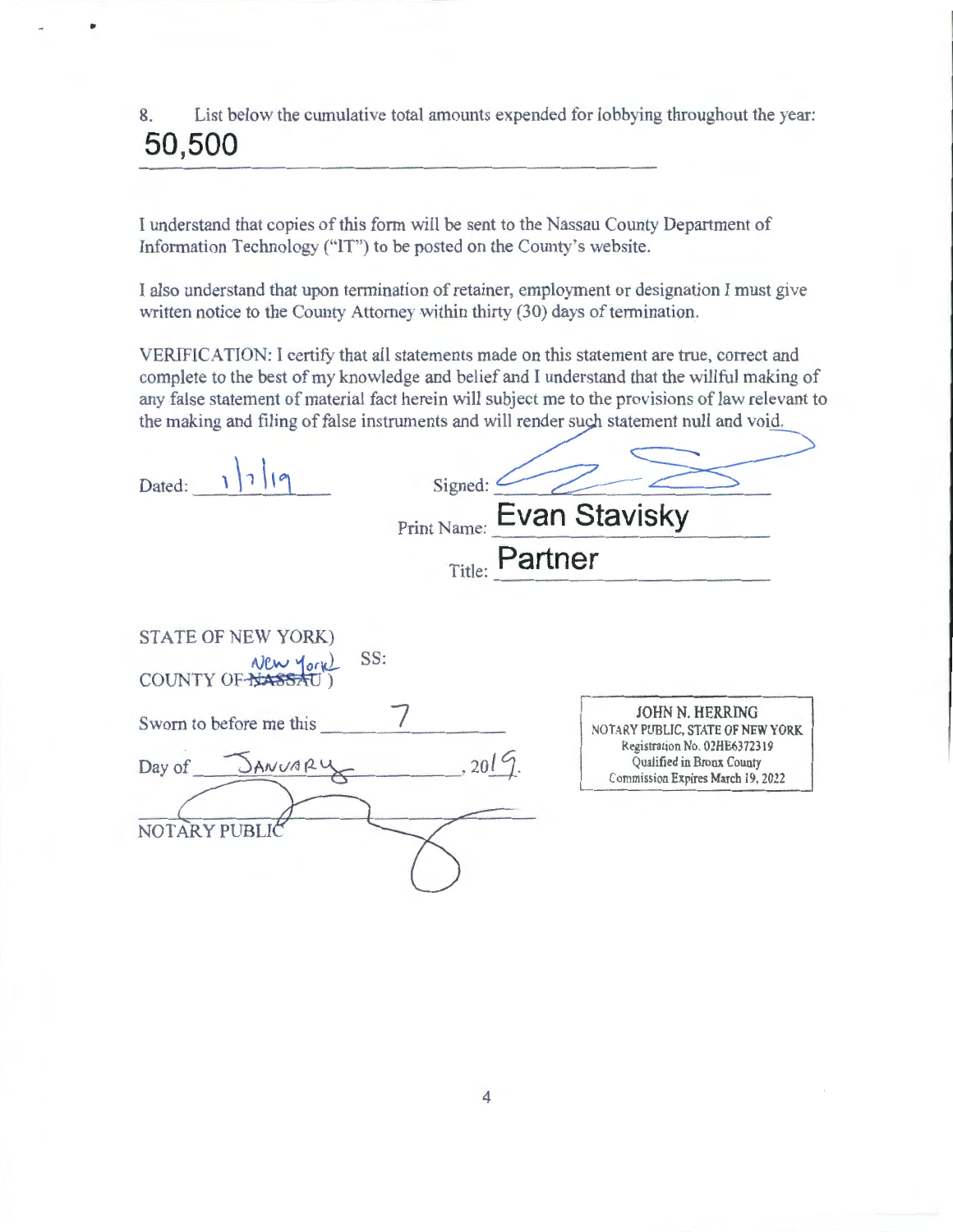

## County of Nassau

## Lobbyist Annual Report

For the reporting year  $20 \frac{18}{10}$ 

1. Name, address and telephone number of lobbyist(s)/lobbying organization as it appears on Lobbyist Registration and Disclosure Fotm:

The Parkside Group, LLC 132 Nassau Street, Suite 400 New York, NY 10038 212-571-7717

 $\pmb{\S}$ 

من

2. Name. address and telephone number of client(s) by whom, or on whose behalf, the lobbyist is retained, employed or designated:

 $\mathbf{l}$ 

Harbor Tide Corp. 4 Dogwood Lane Lloyd Harbor, NY 11743

------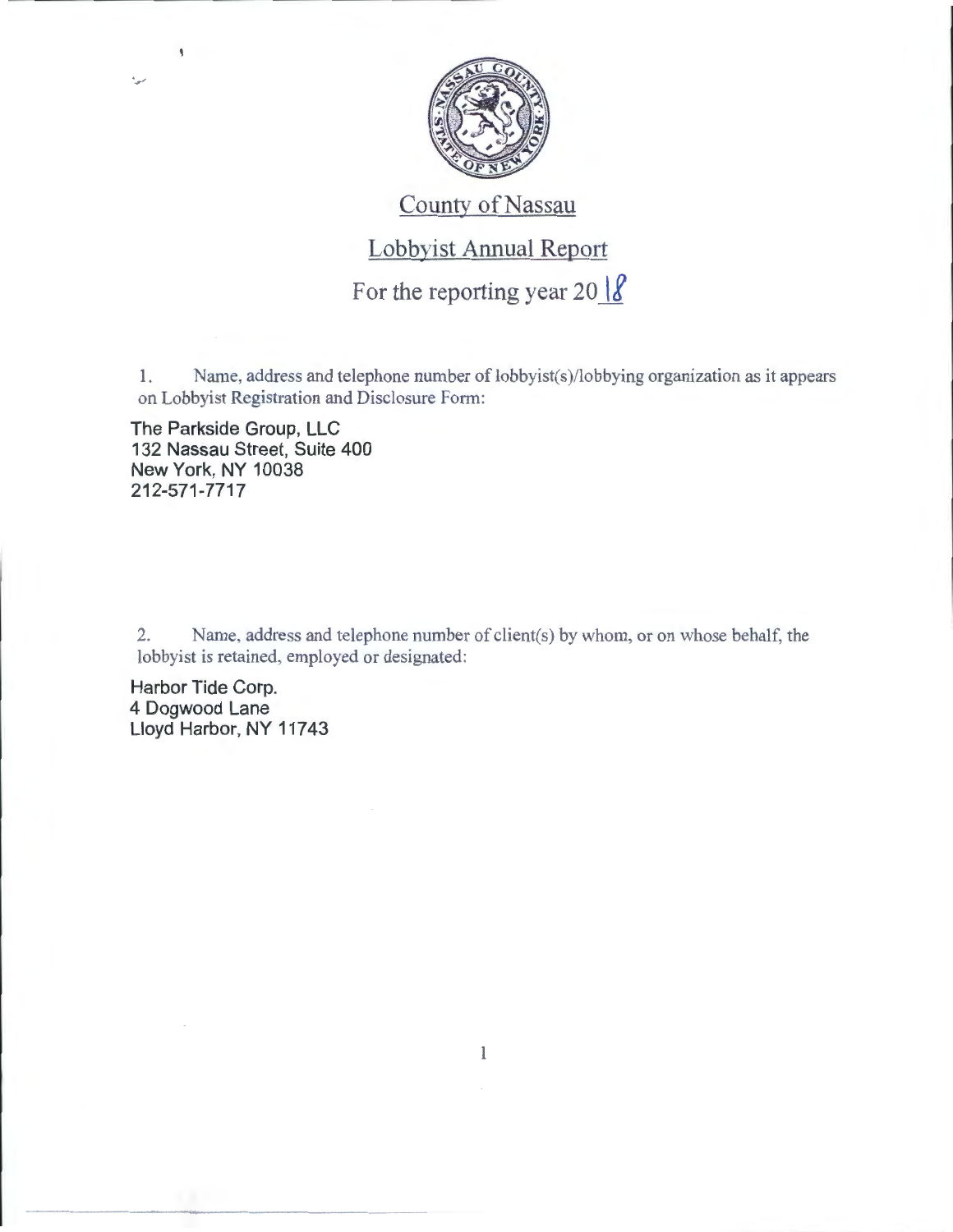3. A description of the subject or subjects on which each lobbyist retained, employed or designated by such client has lobbied:

**Technology procurement (procurement of services)** 

4. Names of the persons and agencies before which such lobbyist has lobbied:

**John Ciara- Nassau County Jared Kasschau, Nassau County** 

5. List below amounts for any compensation paid or owed to the lobbyist during the prior year for the purposes of lobbying. Such amounts shall be detailed as to amount, to whom paid and for what purpose.

| Amount<br>15,000 | Details<br>September to Ocotber Lobbying Compensation |  |  |
|------------------|-------------------------------------------------------|--|--|
| 5,000            | November to December Lobbying Compensation            |  |  |
|                  |                                                       |  |  |
|                  |                                                       |  |  |
|                  |                                                       |  |  |
|                  |                                                       |  |  |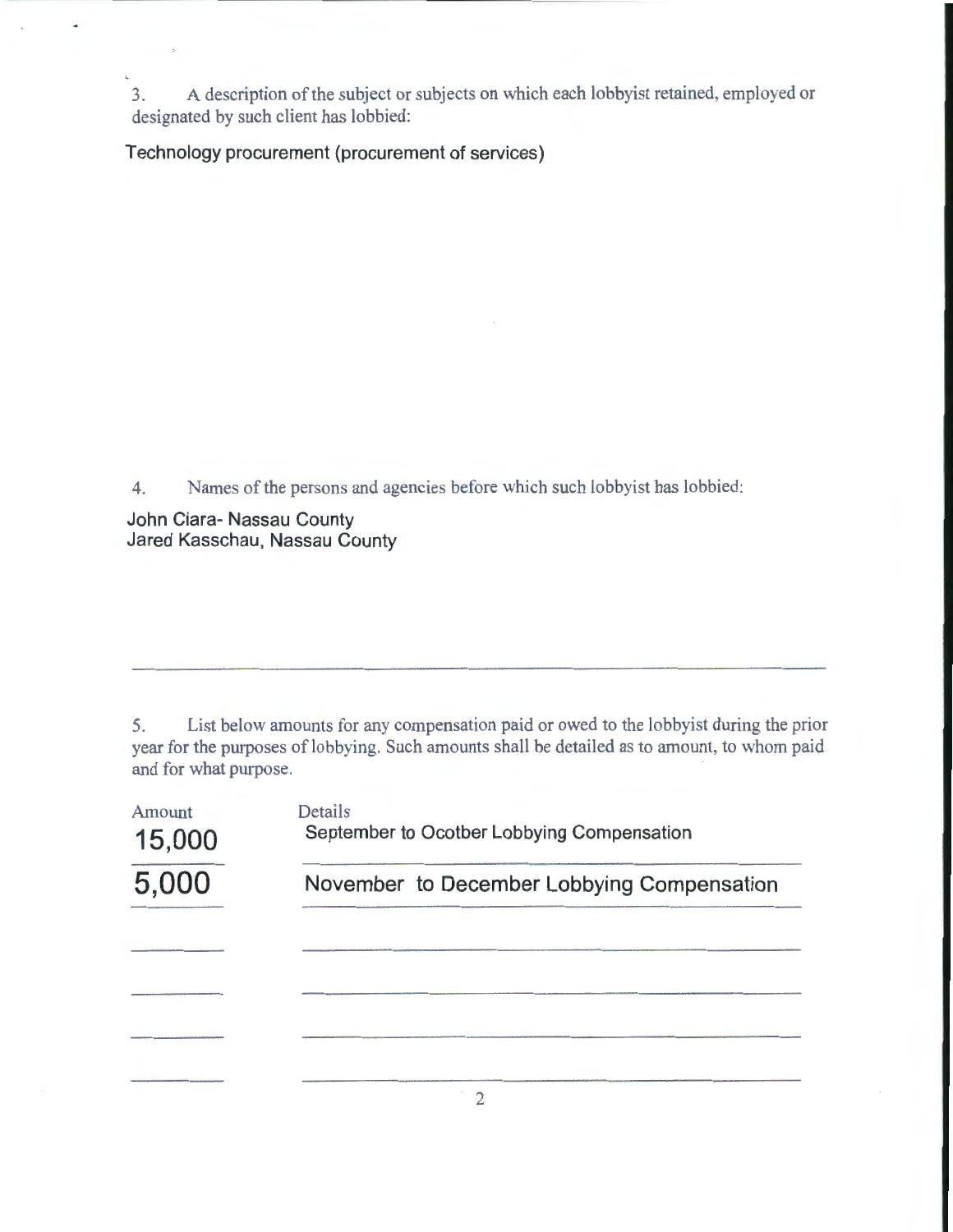| and the second control of the control of the control of the control of the control of the control of the control of the control of the control of the control of the control of the control of the control of the control of t | advertising the characteristic contracts<br>mention de la considération de la constanta de que de conserva en metro en en el estrelle qui                                                                                      |
|--------------------------------------------------------------------------------------------------------------------------------------------------------------------------------------------------------------------------------|--------------------------------------------------------------------------------------------------------------------------------------------------------------------------------------------------------------------------------|
| AN AN ART WAS CITED FOR THE RESIDENCE OF A 44 YO F LOW CONTINUES.                                                                                                                                                              | Address-communication and communication of the com-                                                                                                                                                                            |
| with the contract of the contract of the contract of the contract of the contract of the contract of the contract of the contract of the contract of the contract of the contract of the contract of the contract of the contr |                                                                                                                                                                                                                                |
| Announcement address to the content of the content of the content of                                                                                                                                                           |                                                                                                                                                                                                                                |
| Production of the process and constraints are a product of the constraints                                                                                                                                                     | straightful thinking the basic materials and company was a political discussion and company and company and complete the first product of the company of the company of the company of the company of the company of the compa |

J

6. List below the cumulative total amounts earned for lobbying throughout the year: **20,000** 

| List below the expenses incurred or expensed by lobby ist for the purpose of lobbying: |  |
|----------------------------------------------------------------------------------------|--|
|----------------------------------------------------------------------------------------|--|

| Amount | Details |
|--------|---------|
|        |         |
|        |         |
|        |         |
|        |         |
|        |         |
|        |         |
|        |         |
|        |         |
|        |         |
|        |         |
|        |         |
|        |         |
|        |         |
|        | 3       |